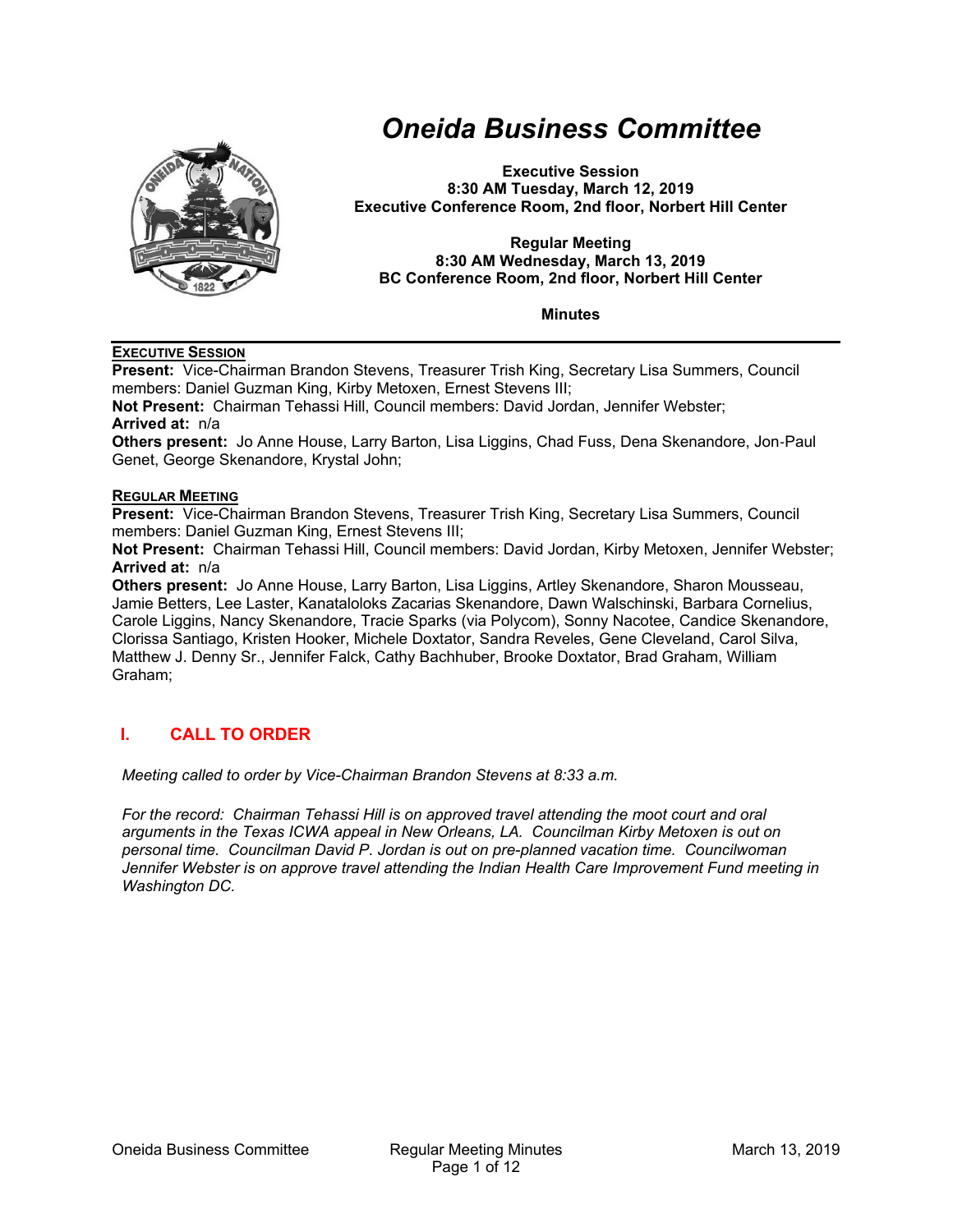## **II. OPENING (00:01:01)**

*Opening provided by Artley Skenandore, Principal/Oneida Nation High School*

**A. Kahletsyalúsla - Oneida Nation High School Thunderhawk recognition**  Sponsor: Lisa Liggins, Chair/Oneida Nation School Board

*Brandon Stevens, Vice-Chairman/Oneida Business Committee, Artley Skenandore, Principal/Oneida Nation High School, Jamie Betters, Head Coach/Oneida Nation Lady Thunderhawk Basketball, recognized the Oneida Nation Lady Thunderhawk Basketball team for winning the M&O Conference Championship for the 2018-2019 season.* 

## **III. ADOPT THE AGENDA (00:27:00)**

Motion by Lisa Summers to adopt the agenda with one (1) change [delete item VI.B. Adopt resolution entitled Supporting the Tribal AmeriCorps Program], seconded by Ernie Stevens III. Motion carried: Ayes: Daniel Guzman King, Trish King, Ernie Stevens III, Lisa Summers<br>Not Present: Tehassi Hill David P. Jordan Kirby Metoxen Jennifer Webster Tehassi Hill, David P. Jordan, Kirby Metoxen, Jennifer Webster

## **IV. OATH OF OFFICE (00:27:35)**

*Oaths of Office administered by Secretary Lisa Summers. Barbara Cornelius, Carole Liggins, Nancy Skenandore, Tracie Sparks (via Polycom), and Sonny Nacotee were present.* 

- **A. Oneida Personnel Commission Barbara Cornelius, Carole Liggins, and Nancy Skenandore**  Sponsor: Lisa Summers, Secretary
- **B. Southeastern Wisconsin Oneida Tribal Services Advisory Board Tracie Sparks**  Sponsor: Lisa Summers, Secretary
- **C. Oneida Pow-wow Committee Sonny Nacotee**  Sponsor: Lisa Summers, Secretary

## **V. MINUTES**

**A. Approve the February 28, 2019, quarterly reports Business Committee meeting minutes (00:32:28)**  Sponsor: Lisa Summers, Secretary

Motion by Ernie Stevens III to approve the February 28, 2019, quarterly reports Business Committee meeting minutes, seconded by Daniel Guzman King. Motion carried:

| Aves:        | Daniel Guzman King, Trish King, Ernie Stevens III, Lisa Summers |
|--------------|-----------------------------------------------------------------|
| Not Present: | Tehassi Hill, David P. Jordan, Kirby Metoxen, Jennifer Webster  |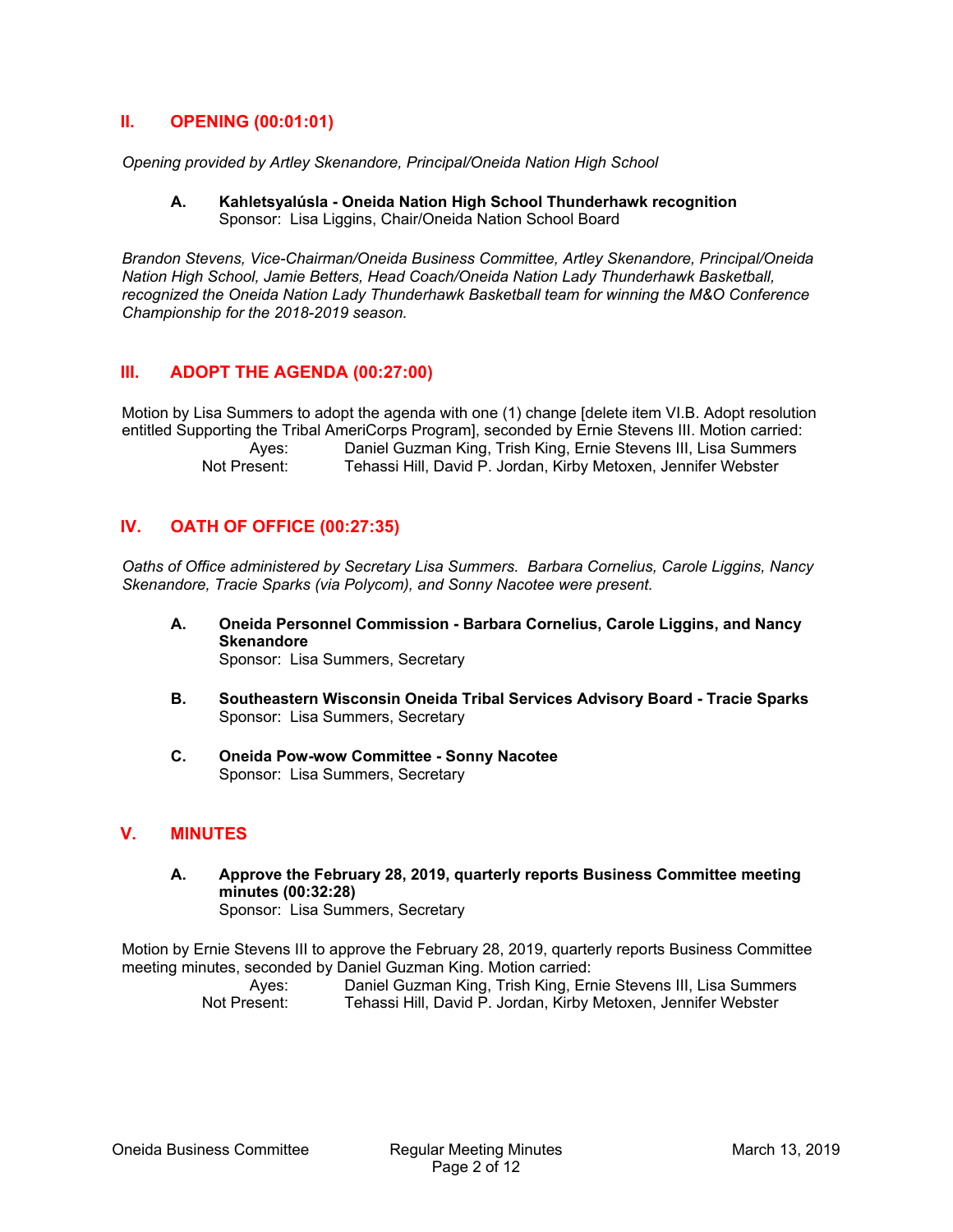**B. Approve the February 27, 2019, regular Business Committee meeting minutes (00:32:57)** 

Sponsor: Lisa Summers, Secretary

Motion by Trish King to approve the February 27, 2019, regular Business Committee meeting minutes, seconded by Daniel Guzman King. Motion carried:

> Ayes: Daniel Guzman King, Trish King, Ernie Stevens III, Lisa Summers Not Present: Tehassi Hill, David P. Jordan, Kirby Metoxen, Jennifer Webster

## **VI. RESOLUTIONS**

**A. Adopt resolution entitled The Oneida Nation's Policy for Making Expenditures under its Compact and Funding Agreement with the U.S. Department of Health and Human Services (00:33:20)** 

Sponsor: Jennifer Webster, Councilwoman

Motion by Lisa Summers to adopt resolution 03-13-19-A The Oneida Nation's Policy for Making Expenditures under its Compact and Funding Agreement with the U.S. Department of Health and Human Services, seconded by Trish King. Motion carried:

Ayes: Daniel Guzman King, Trish King, Ernie Stevens III, Lisa Summers<br>Not Present: Tehassi Hill. David P. Jordan. Kirby Metoxen. Jennifer Webster Tehassi Hill, David P. Jordan, Kirby Metoxen, Jennifer Webster

#### **B. Adopt resolution entitled Supporting the Tribal AmeriCorps Program**  Sponsor: Lisa Summers, Secretary

*Item deleted at the adoption of the agenda.* 

**C. Adopt the resolution entitled Appointing Representative to the Nuclear Energy Tribal Working Group and the Tribal Radioactive Materials Transportation Committee (00:34:32)** 

Sponsor: Patrick Pelky, Division Director/Environmental, Health, Safety & Land

Motion by Ernie Stevens III to adopt resolution 03-13-19-B Appointing Representative to the Nuclear Energy Tribal Working Group and the Tribal Radioactive Materials Transportation Committee, seconded by Daniel Guzman King. Motion carried:

 Ayes: Daniel Guzman King, Trish King, Ernie Stevens III, Lisa Summers Not Present: Tehassi Hill, David P. Jordan, Kirby Metoxen, Jennifer Webster

*For the record: Councilman Ernie Stevens III will follow-up with the Environmental, Health, Safety and Land Division Director regarding the Oneida Business Committee's expectation that the written reports required by the last resolve of the resolution will be submitted as part of the appropriate service group's quarterly reporting to the Oneida Business Committee.*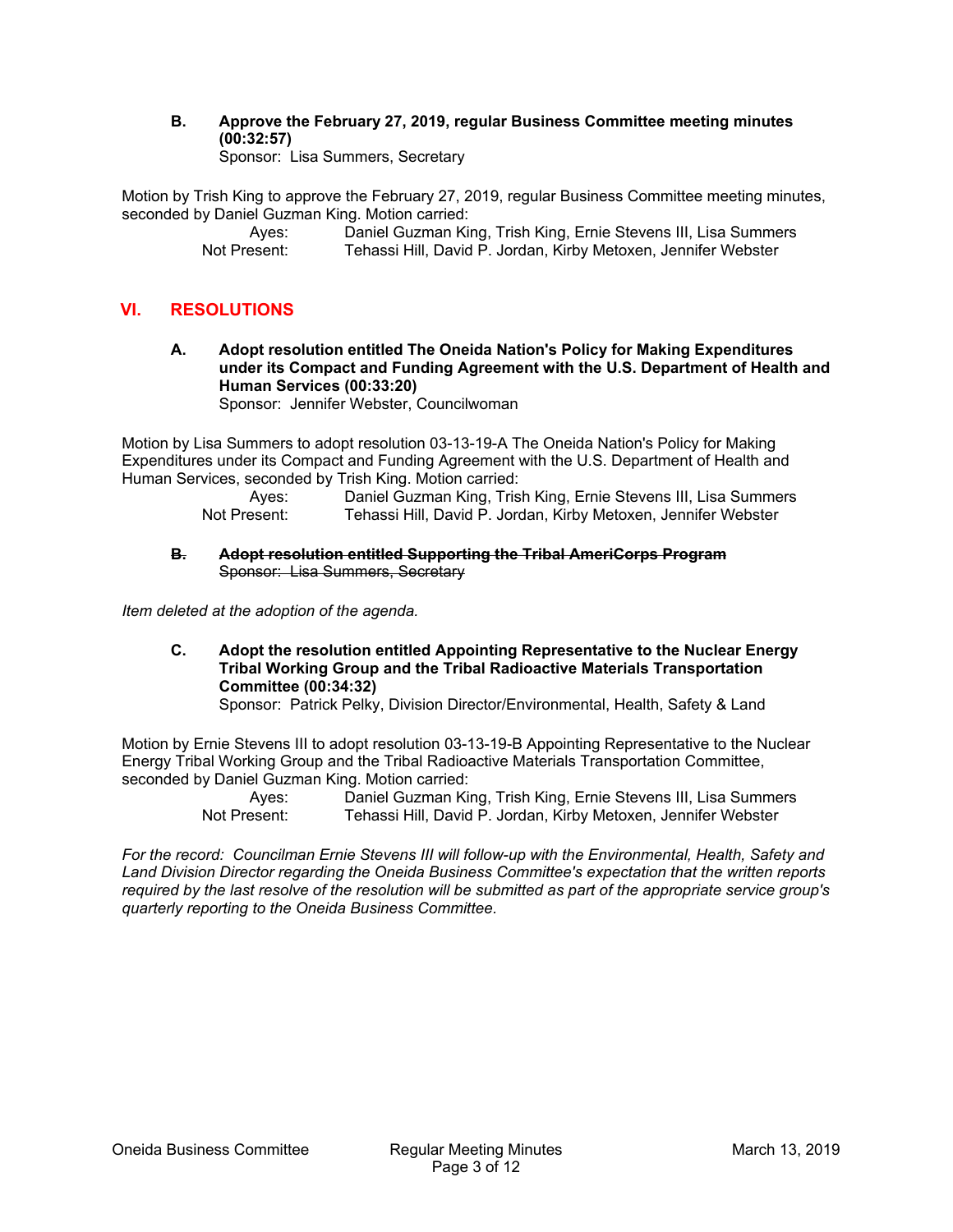**D. Adopt resolution entitled Amending Resolution BC-09-26-18-F Rescission of the Dissolution of the Oneida Personnel Commission and Related Emergency Amendments in Accordance with General Tribal Council's August 27, 2018 Directive (00:41:16)** 

Sponsor: David P. Jordan, Councilman

Motion by Lisa Summers to adopt resolution 03-13-19-C Amending Resolution BC-09-26-18-F Rescission of the Dissolution of the Oneida Personnel Commission and Related Emergency Amendments in Accordance with General Tribal Council's August 27, 2018 Directive, with one (1) noted change [correct "plaintiff" to "petitioner" throughout the resolution], seconded by Trish King. Motion carried:

> Ayes: Daniel Guzman King, Trish King, Ernie Stevens III, Lisa Summers Not Present: Tehassi Hill, David P. Jordan, Kirby Metoxen, Jennifer Webster

## **VII. APPOINTMENTS**

**A. Determine next steps regarding one (1) vacancy - Oneida Election Board (00:47:30)**  Sponsor: Lisa Summers, Secretary

Motion by Ernie Stevens III to appoint Tracy Smith to the Oneida Election Board, seconded by Daniel Guzman King. Motion carried:

| Aves:        | Daniel Guzman King, Trish King, Ernie Stevens III              |
|--------------|----------------------------------------------------------------|
| Abstained:   | Lisa Summers                                                   |
| Not Present: | Tehassi Hill, David P. Jordan, Kirby Metoxen, Jennifer Webster |

## **VIII. STANDING COMMITTEES**

### **A. FINANCE COMMITTEE**

**1. Approve the March 4, 2019, regular Finance Committee meeting minutes (00:48:18)**  Sponsor: Trish King, Treasurer

Motion by Daniel Guzman King to approve the March 4, 2019, regular Finance Committee meeting minutes, seconded by Ernie Stevens III. Motion carried:

| Aves:        | Daniel Guzman King, Trish King, Ernie Stevens III              |
|--------------|----------------------------------------------------------------|
| Abstained:   | Lisa Summers                                                   |
| Not Present: | Tehassi Hill, David P. Jordan, Kirby Metoxen, Jennifer Webster |

### **B. LEGISLATIVE OPERATING COMMITTEE**

**1. Accept the February 20, 2019, regular Legislative Operating Committee meeting minutes (00:49:36)** 

Sponsor: David P. Jordan, Councilman

Motion by Ernie Stevens III to accept the February 20, 2019, regular Legislative Operating Committee meeting minutes, seconded by Daniel Guzman King. Motion carried:

 Ayes: Daniel Guzman King, Trish King, Ernie Stevens III, Lisa Summers Not Present: Tehassi Hill, David P. Jordan, Kirby Metoxen, Jennifer Webster

*Item VIII.B.3. is addressed next.* 

Oneida Business Committee Regular Meeting Minutes March 13, 2019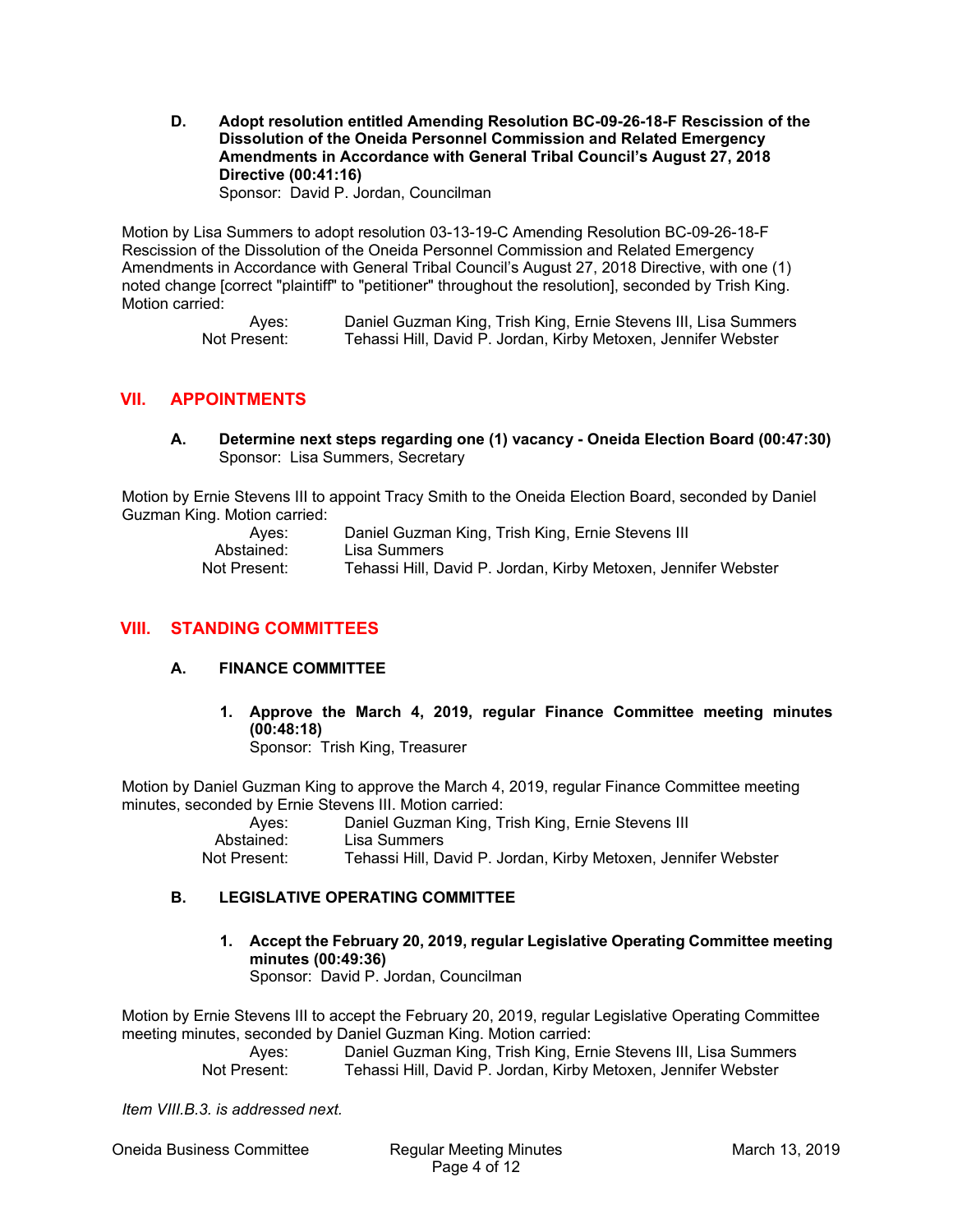#### **2. Approve the Oneida Police Commission bylaws (02:29:10)**  Sponsor: David P. Jordan, Councilman

Motion by Lisa Summers to defer the Oneida Police Commission bylaws to the BC liaison to the Oneida Police Commission for follow-up to be done with the Oneida Police Commission and the Legislative Reference Office on the revisions and that a revised draft of the bylaws will be brought back to the April 10, 2019, regular Business Committee meeting for consideration, seconded by Trish King. Motion carried:

> Ayes: Daniel Guzman King, Trish King, Ernie Stevens III, Lisa Summers<br>Not Present: Tehassi Hill, David P. Jordan, Kirby Metoxen, Jennifer Webster Tehassi Hill, David P. Jordan, Kirby Metoxen, Jennifer Webster

Motion by Lisa Summers to request that the BC liaison to the Oneida Police Commission work with the Oneida Police Commission on a transition plan for the current staff and to bring back an update in six (6) months, seconded by Ernie Stevens III. Motion carried:

 Ayes: Daniel Guzman King, Trish King, Ernie Stevens III, Lisa Summers Not Present: Tehassi Hill, David P. Jordan, Kirby Metoxen, Jennifer Webster

*Item XII.B.1.a. is addressed next.* 

#### **3. Approve the Oneida Election Board bylaws (00:50:15)**  Sponsor: David P. Jordan, Councilman

Motion by Lisa Summers to accept the five (5) noted changes to the Oneida Election Board bylaws [1) include language in § 1-6. that recommendations to the OBC for termination of appointments be by majority vote of a quorum; 2) include language in § 2-2. that the Chair, or designee who is a member of the Board, has an additional due to attend the Oneida Business Committee meeting where their quarterly report is presented; 3) include language in § 2-5. that members may be removed from an Officer position by majority vote of the Board and that meetings to fill Officer positions must be duly called; 4) include language in § 4-1. that recommendations to the OBC for termination of appointments be by majority vote of a quorum; and 5) include reference § 4-5. to the Conflict of Interest law regarding "immediate family member";], to defer the discussion of § 2-6. of the Oneida Election Board bylaws and the discussion of the appointing of alternates to the March 19, 2019, Business Committee Work Session for further review, and to bring back the final draft of the Oneida Election Bylaws to the March 27, 2019, regular Business Committee meeting for consideration, seconded by Ernie Stevens III. Motion carried:

 Ayes: Daniel Guzman King, Trish King, Ernie Stevens III, Lisa Summers Not Present: Tehassi Hill, David P. Jordan, Kirby Metoxen, Jennifer Webster

#### **4. Approve the Oneida Personnel Commission bylaws amendments (01:27:10)**  Sponsor: David P. Jordan, Councilman

Motion by Lisa Summers to defer the Oneida Personnel Commission bylaws amendments to the March 27, 2019, regular Business Committee meeting, noting the Legislative Reference Office will address the concerns in § 1-5. regarding the number and appointment of Pro Tem members, seconded by Daniel Guzman King. Motion carried: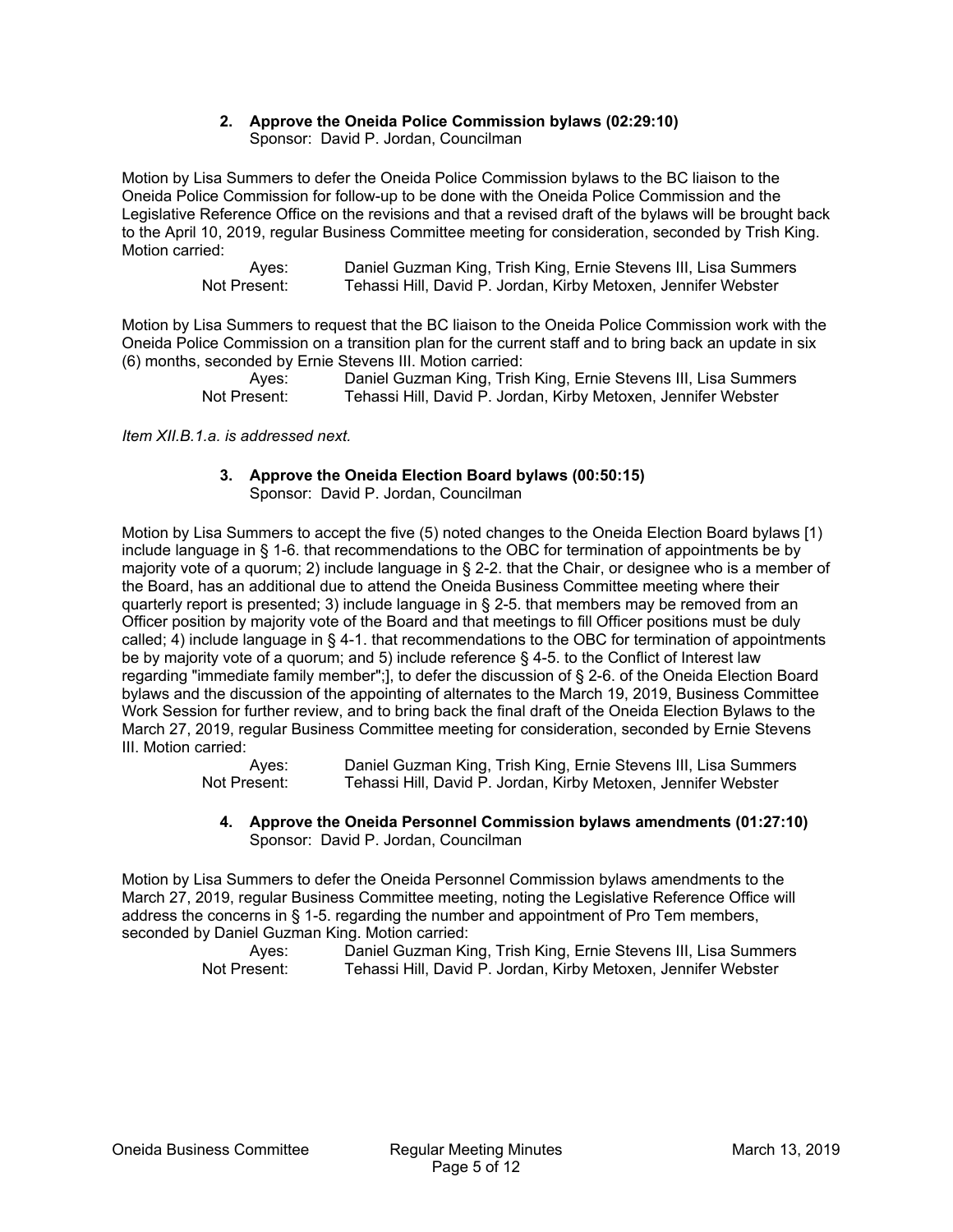## **IX. TRAVEL REPORTS**

**A. Approve the travel report - Vice-Chairman Brandon Stevens, Councilman Daniel Guzman King, and Councilman Kirby Metoxen - National Congress of American Indians 2019 Executive Council Winter Session - Washington DC - February 11-15, 2019 (01:42:32)** 

Sponsor: Daniel Guzman King, Councilman

Motion by Lisa Summers to approve the travel report from Vice-Chairman Brandon Stevens, Councilman Daniel Guzman King, and Councilman Kirby Metoxen for the National Congress of American Indians 2019 Executive Council Winter Session in Washington DC - February 11-15, 2019, seconded by Trish King. Motion carried:

| Aves:        | Trish King, Ernie Stevens III, Lisa Summers                    |
|--------------|----------------------------------------------------------------|
| Abstained:   | Daniel Guzman King                                             |
| Not Present: | Tehassi Hill, David P. Jordan, Kirby Metoxen, Jennifer Webster |

**B. Approve the travel report - Councilman Daniel Guzman King - Indigenous Farming and Hemp Conference - Callaway, MN - February 28-March 3, 2019 (01:49:50)**  Sponsor: Daniel Guzman King, Councilman

Motion by Ernie Stevens III to approve the travel report from Councilman Daniel Guzman King for the Indigenous Farming and Hemp Conference - Callaway, MN - February 28-March 3, 2019 and send the five (5) items requiring attention on page 2 of the report to an upcoming BC Work Session for further discussion, seconded by Lisa Summers. Motion carried:

> Ayes: Daniel Guzman King, Trish King, Ernie Stevens III, Lisa Summers Not Present: Tehassi Hill, David P. Jordan, Kirby Metoxen, Jennifer Webster

## **X. TRAVEL REQUESTS**

**A. Approve the travel request - Councilman Kirby Metoxen - Wisconsin Governor's Conference on Tourism - Wisconsin Dells, WI - March 17-20, 2019 (02:01:22)**  Sponsor: Kirby Metoxen, Councilman

Motion by Ernie Stevens III to approve the travel request for Councilman Kirby Metoxen and one (1) additional Business Committee member to attend the Wisconsin Governor's Conference on Tourism in Wisconsin Dells, WI - March 17-20, 2019, seconded by Lisa Summers. Motion carried:

 Ayes: Daniel Guzman King, Trish King, Ernie Stevens III, Lisa Summers Not Present: Tehassi Hill, David P. Jordan, Kirby Metoxen, Jennifer Webster

**B. Approve the travel request - Councilman Ernie Stevens III - 2019 Great Lakes Intertribal Food Summit - Dowagiac, MI - April 24-29, 2019 (02:03:35)**  Sponsor: Ernie Stevens III, Councilman

Motion by Daniel Guzman King to approve the travel request for Councilman Ernie Stevens III to attend the 2019 Great Lakes Intertribal Food Summit in Dowagiac, MI - April 24-29, 2019, seconded by Trish King. Motion carried: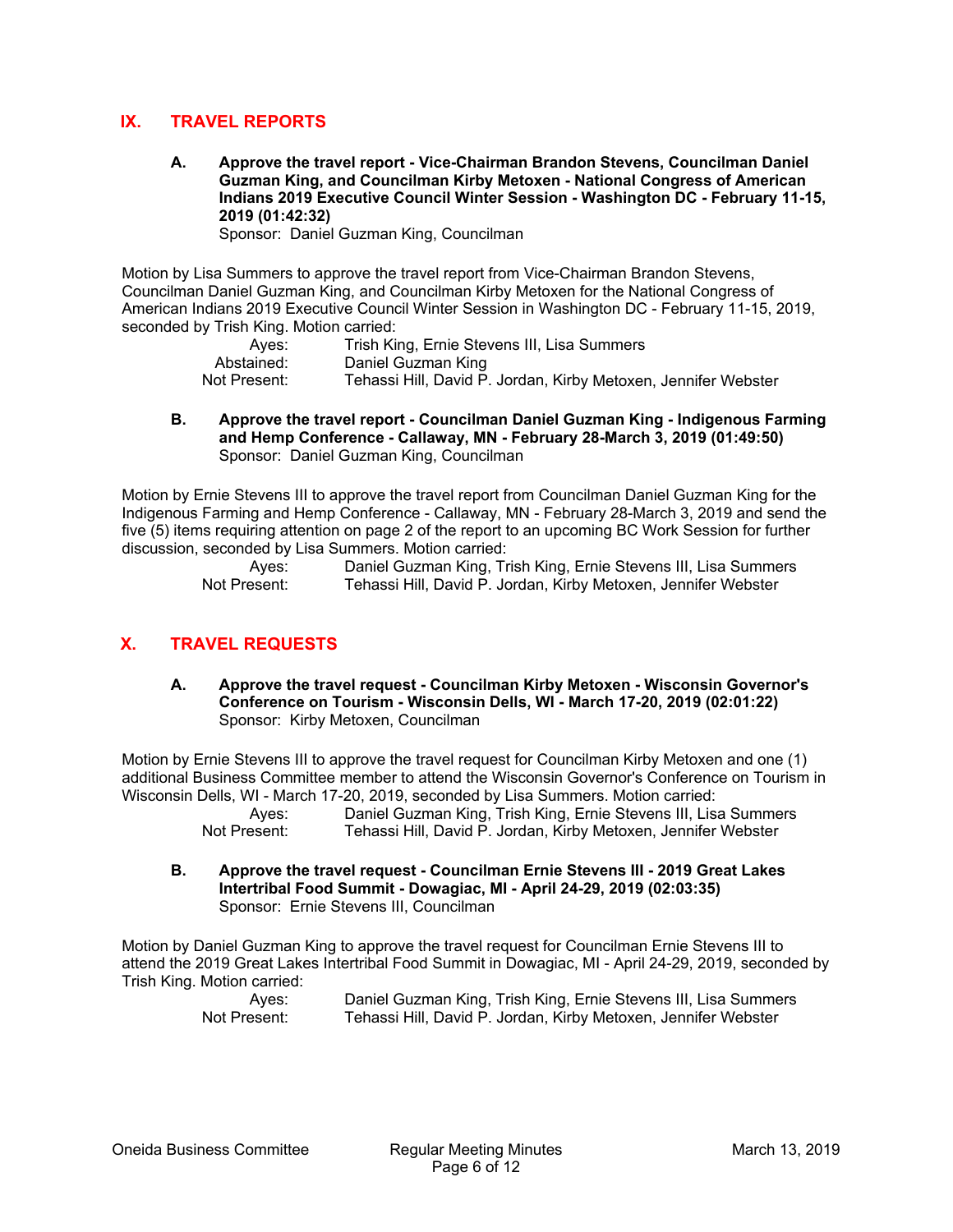*Vice-Chairman Brandon Stevens recessed the meeting for five (5) minutes at 10:40 a.m.* 

*Meeting called to order by Vice-Chairman Brandon Stevens at 10:51 a.m.* 

*Roll call for the record:* 

*Present: Vice-Chairman Brandon Stevens; Councilman Daniel Guzman King; Treasurer Trish King; Councilman Ernie Stevens III; Secretary Lisa Summers; Not Present: Chairman Tehassi Hill; Councilman David P. Jordan; Councilman Kirby Metoxen; Councilwoman Jennifer Webster;* 

## **XI. NEW BUSINESS**

**A. Accept the Oneida Retail Enterprise updated mission statement (02:08:04)**  Sponsor: Michele Doxtator, Area Manager/Retail Profits

Motion by Ernie Stevens III to accept the Oneida Retail Enterprise updated mission statement, seconded by Lisa Summers. Motion carried:

> Ayes: Daniel Guzman King, Trish King, Ernie Stevens III, Lisa Summers Not Present: Tehassi Hill, David P. Jordan, Kirby Metoxen, Jennifer Webster

**B. Repost one (1) vacancy - Oneida Community Library Board (02:12:05)**  Sponsor: Lisa Summers, Secretary

Motion by Ernie Stevens III to repost one (1) vacancy on the Oneida Community Library Board, seconded by Daniel Guzman King. Motion carried:

> Ayes: Daniel Guzman King, Trish King, Ernie Stevens III, Lisa Summers Not Present: Tehassi Hill, David P. Jordan, Kirby Metoxen, Jennifer Webster

**C. Approve the requested action regarding the University of Wisconsin-Green Bay 2019 STEM summer camps (02:12:50)**  Sponsor: Tehassi Hill, Chairman

Motion by Ernie Stevens III to that the University of Wisconsin-Green Bay set aside funds be released and to direct the Governmental Services Division Director to work with Jason Mathwig, Director of Camps and Conferences/UWGB, to: 1) specify eligibility criteria, 2) identify how access to the 2019 STEM summers camps will be granted in the event that the number of interested members is greater than the number of available spaces, 3) identify how access to the 2019 STEM summer camps will be granted to individuals who would like to attend more than one, and 4) finalize any other the details for the 2019 summer camps, seconded by Daniel Guzman King. Motion carried:

Ayes: Daniel Guzman King, Trish King, Ernie Stevens III, Lisa Summers<br>Not Present: Tehassi Hill. David P. Jordan. Kirby Metoxen. Jennifer Webster Tehassi Hill, David P. Jordan, Kirby Metoxen, Jennifer Webster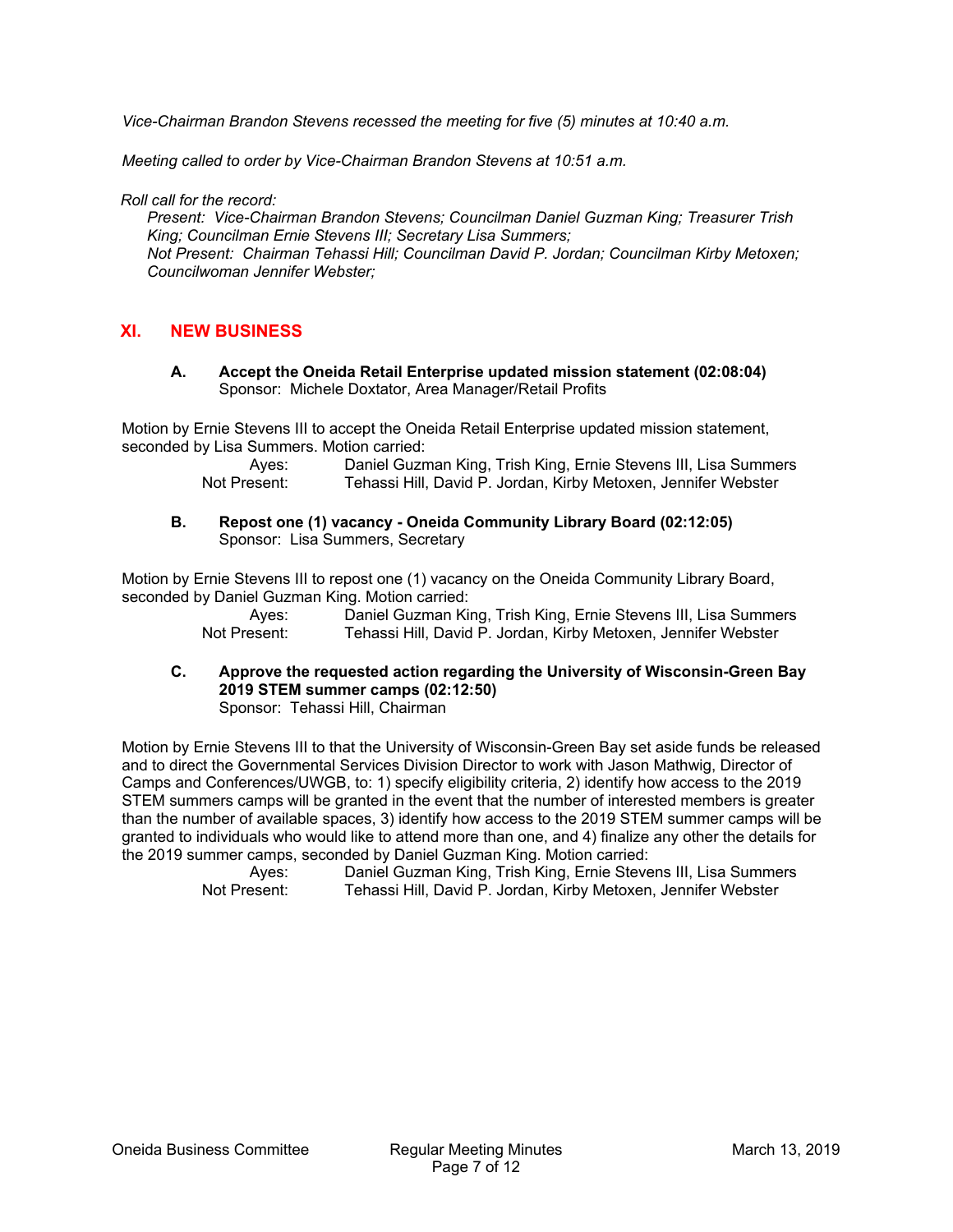## **XII. EXECUTIVE SESSION**

#### **A. REPORTS**

## **1. Accept the Chief Counsel report (02:28:19)**

Sponsor: Jo Anne House, Chief Counsel

Motion by Lisa Summers to accept the Chief Counsel report, seconded by Ernie Stevens III. Motion carried:

> Ayes: Daniel Guzman King, Trish King, Ernie Stevens III, Lisa Summers Not Present: Tehassi Hill, David P. Jordan, Kirby Metoxen, Jennifer Webster

**2. Accept the report - Midwest Alliance of Sovereign Tribes Impact executive update (02:28:38)** 

Sponsor: Lisa Summers, Secretary

Motion by Ernie Stevens III to defer this item to the March 27, 2019, regular Business Committee meeting, seconded by Lisa Summers. Motion carried:

> Ayes: Daniel Guzman King, Trish King, Ernie Stevens III, Lisa Summers<br>Not Present: Tehassi Hill, David P. Jordan, Kirby Metoxen, Jennifer Webster Tehassi Hill, David P. Jordan, Kirby Metoxen, Jennifer Webster

*Item VIII.B.2. is addressed next.* 

#### **B. STANDING ITEMS**

#### **1. ONEIDA GOLF ENTERPRISE CORPORATION - LADIES PROFESSIONAL GOLF ASSOCIATION**

#### **a. Accept the Thornberry Creek LPGA Classic February 2019 report (04:03:49)**

Motion by Lisa Summers to accept the Thornberry Creek LPGA Classic February 2019 report, seconded by Trish King. Motion carried:

Daniel Guzman King, Trish King, Ernie Stevens III, Lisa Summers Not Present: Tehassi Hill, David P. Jordan, Kirby Metoxen, Jennifer Webster

#### **C. AUDIT COMMITTEE**

## **1. Accept the January 17, 2019, regular Audit Committee meeting minutes (04:04:18)**

Sponsor: David P. Jordan, Councilman

Motion by Lisa Summers to accept the January 17, 2019, regular Audit Committee meeting minutes, seconded by Daniel Guzman King. Motion carried: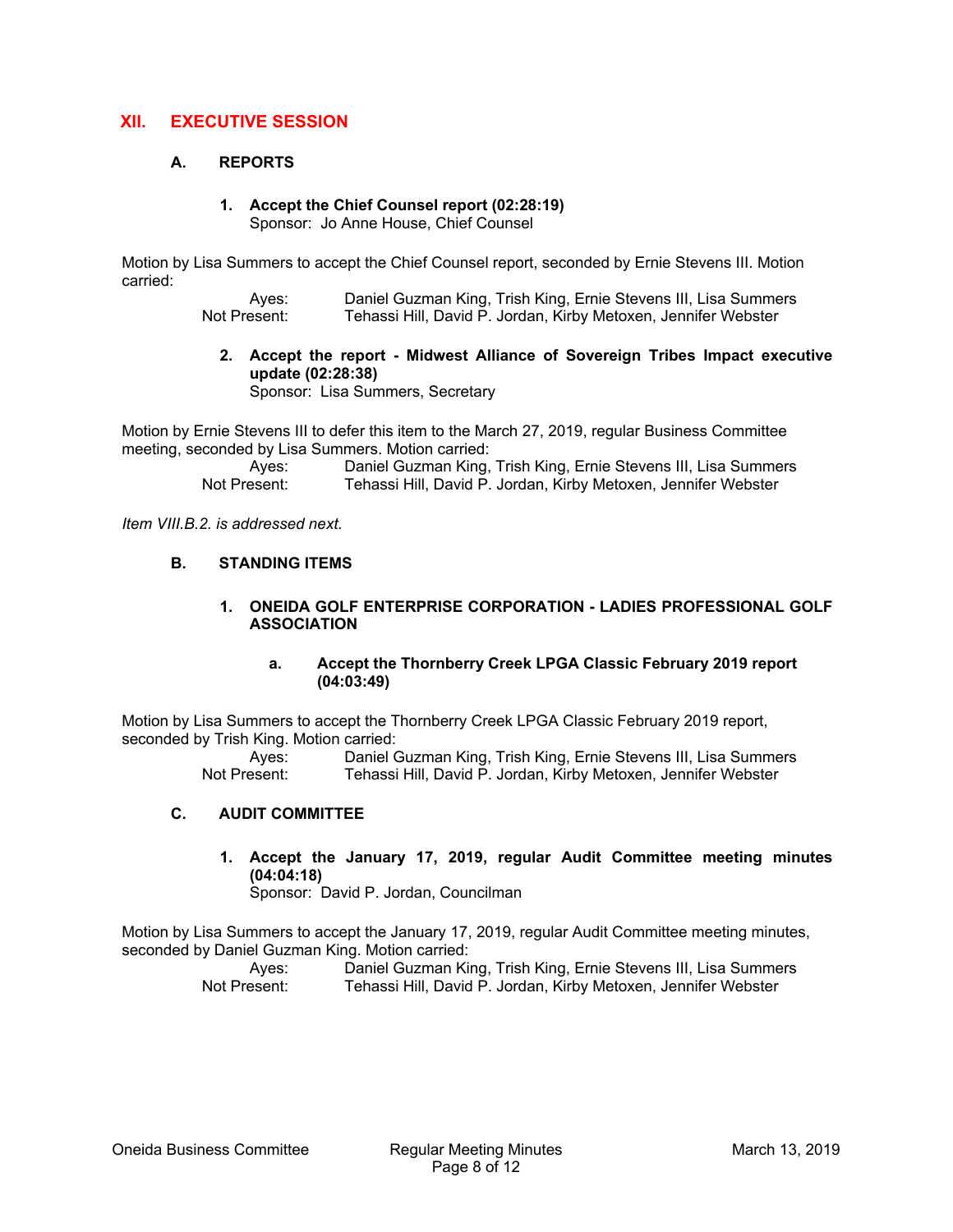**2. Accept the Cage/Vault/Kiosk annual and year end compliance audit and lift the confidentiality requirement (04:04:37)**  Sponsor: David P. Jordan, Councilman

Motion by Lisa Summers to accept the Cage/Vault/Kiosk annual and year end compliance audit and lift the confidentiality requirement, seconded by Daniel Guzman King. Motion carried:

 Ayes: Daniel Guzman King, Trish King, Ernie Stevens III, Lisa Summers Not Present: Tehassi Hill, David P. Jordan, Kirby Metoxen, Jennifer Webster

**3. Accept the Card Games and Poker compliance audit and lift the confidentiality requirement (04:04:56)** 

Sponsor: David P. Jordan, Councilman

Motion by Daniel Guzman King to accept the Card Games and Poker compliance audit and lift the confidentiality requirement, seconded by Ernie Stevens III. Motion carried:

> Ayes: Daniel Guzman King, Trish King, Ernie Stevens III, Lisa Summers Not Present: Tehassi Hill, David P. Jordan, Kirby Metoxen, Jennifer Webster

**4. Accept the Roulette Rules of Play compliance audit and lift the confidentiality requirement (04:05:18)** 

Sponsor: David P. Jordan, Councilman

Motion by Lisa Summers to accept the Roulette Rules of Play compliance audit and lift the confidentiality requirement, seconded by Daniel Guzman King. Motion carried:

> Ayes: Daniel Guzman King, Trish King, Ernie Stevens III, Lisa Summers Not Present: Tehassi Hill, David P. Jordan, Kirby Metoxen, Jennifer Webster

*For the record: The correct sponsor for this item is David P. Jordan, Councilman. The agenda incorrectly lists the sponsor as Daniel Guzman King, Councilman.* 

### **D. UNFINISHED BUSINESS**

**1. File # 2018-DR06-02 - Accept the update and determine the appropriate next steps (04:06:05)** 

Sponsor: Lisa Summers, Secretary

Motion by Trish King to accept the update regarding file # 2018-DR06-02 and request the sub-team submit the written report at the March 27, 2019, regular Business Committee meeting, seconded by Daniel Guzman King. Motion carried:

> Ayes: Daniel Guzman King, Trish King, Ernie Stevens III, Lisa Summers Not Present: Tehassi Hill, David P. Jordan, Kirby Metoxen, Jennifer Webster

**2. Discuss planning and next steps related to area under to DR16 (04:06:45)**  Sponsor: Brandon Stevens, Vice-Chairman

Motion by Lisa Summers to accept the update as information, noting draft correspondence will be submitted to the March 19, 2019, BC Work Session for review, seconded by Daniel Guzman King. Motion carried: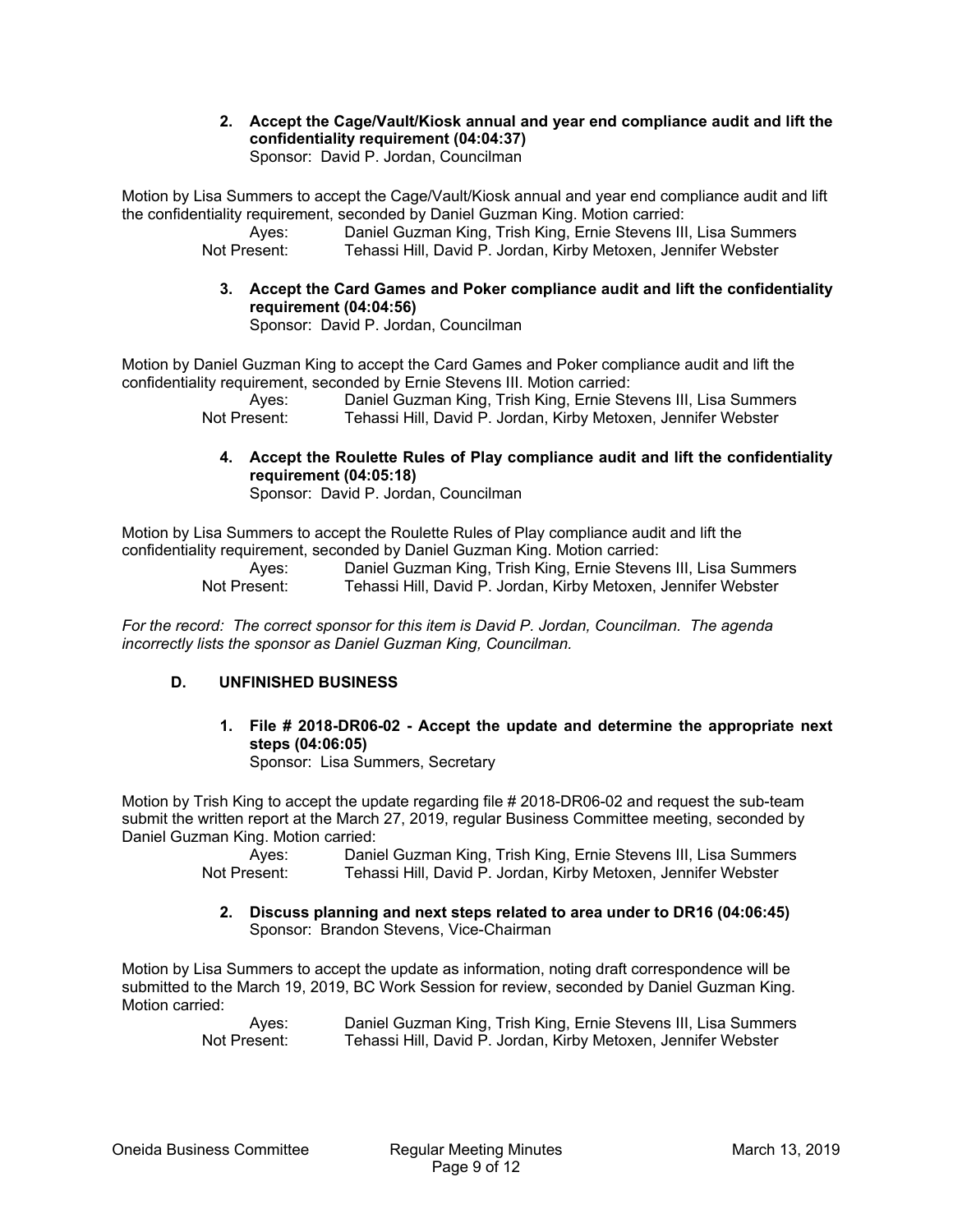### **E. NEW BUSINESS**

#### **1. Approve forty (40) new enrollments and one (1) relinquishment (04:07:12)**  Sponsor: Barbara Webster, Chair/Oneida Trust Enrollment Committee

Motion by Trish King to approve forty (40) new enrollments and one (1) relinquishment, seconded by Ernie Stevens III. Motion carried:

 Ayes: Daniel Guzman King, Trish King, Ernie Stevens III, Lisa Summers Not Present: Tehassi Hill, David P. Jordan, Kirby Metoxen, Jennifer Webster

**2. Approve the limited term employment contract for DR06 (04:07:32)**  Sponsor: Tehassi Hill, Chairman

Motion by Lisa Summers to approve the limited term employment contract for DR06, noting the base compensation offer remains the same, seconded by Daniel Guzman King. Motion carried:

 Ayes: Daniel Guzman King, Trish King, Ernie Stevens III, Lisa Summers Not Present: Tehassi Hill, David P. Jordan, Kirby Metoxen, Jennifer Webster

**3. Approve the 2nd amendment to attorney contract with Kelly McAndrews - file # 2013-0873 (04:07:57)** 

Sponsor: Jo Anne House, Chief Counsel

Motion by Trish King to approve the 2nd amendment to attorney contract with Kelly McAndrews - file # 2013-0873, seconded by Daniel Guzman King. Motion carried:

> Ayes: Daniel Guzman King, Trish King, Ernie Stevens III, Lisa Summers Not Present: Tehassi Hill, David P. Jordan, Kirby Metoxen, Jennifer Webster

### **4. Approve the 1st amendment to attorney contract with James Bittorf - file # 2018- 0235 (04:08:27)**

Sponsor: Jo Anne House, Chief Counsel

Motion by Ernie Stevens III to approve the 1st amendment to attorney contract with James Bittorf - file # 2018-0235, seconded by Daniel Guzman King. Motion carried:

> Ayes: Daniel Guzman King, Trish King, Ernie Stevens III, Lisa Summers Not Present: Tehassi Hill, David P. Jordan, Kirby Metoxen, Jennifer Webster

**5. Approve the attorney contract with Arlinda Locklear - file # 2019-0245 (04:08:58)**  Sponsor: Jo Anne House, Chief Counsel

Motion by Lisa Summers to approve the attorney contract with Arlinda Locklear - file # 2019-0245, seconded by Daniel Guzman King. Motion carried: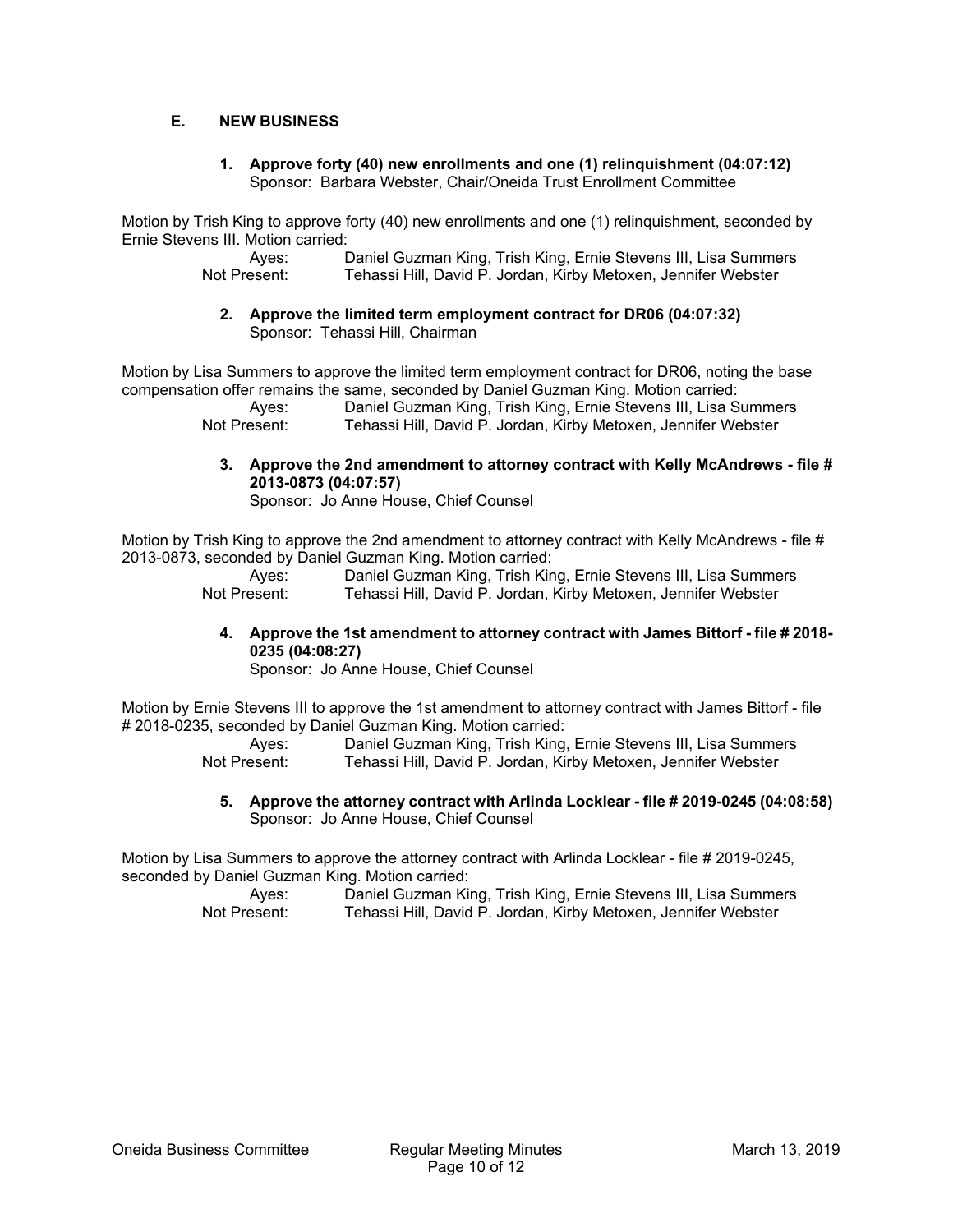#### **6. Review Thornberry Creek at Oneida's operational position and determine next steps (04:09:19)**

Sponsor: Chad Fuss, Agenda/Oneida Golf Enterprise

Motion by Lisa Summers to approve the transfer of equity capital to Oneida Golf Enterprise in the amount of \$323,522, with \$110,000 allocated as an Accounts Receivable and \$213,522 allocated as operating costs per correspondence from the OGE Agent, seconded by Daniel Guzman King. Motion carried:

Ayes: Daniel Guzman King, Trish King, Ernie Stevens III, Lisa Summers<br>Not Present: Tehassi Hill, David P. Jordan, Kirby Metoxen, Jennifer Webster Tehassi Hill, David P. Jordan, Kirby Metoxen, Jennifer Webster

Motion by Lisa Summers to request the Oneida Law Office to review the concerns regarding expenditures raised by the OGE Agent and to report back on possible actions, seconded by Daniel Guzman King. Motion carried:

 Ayes: Daniel Guzman King, Trish King, Ernie Stevens III, Lisa Summers Not Present: Tehassi Hill, David P. Jordan, Kirby Metoxen, Jennifer Webster

**7. Review application(s) for one (1) vacancy - Oneida Election Board - for term ending July 31, 2020 (04:10:41)**  Sponsor: Lisa Summers, Secretary

Motion by Trish King to accept the discussion regarding the application(s) for the Oneida Election Board vacancy, as information, seconded by Daniel Guzman King. Motion carried:

 Ayes: Daniel Guzman King, Trish King, Ernie Stevens III, Lisa Summers Not Present: Tehassi Hill, David P. Jordan, Kirby Metoxen, Jennifer Webster

#### **8. Deliberations regarding pardon application - Thomas Lee (04:11:04)**  Sponsor: Lisa Summers, Secretary

Motion by Lisa Summers to accept the Pardon and Forgiveness Screening Committee's recommendation regarding a pardon application submitted by Thomas Lee and move the resolution entitled Regarding Pardon of Thomas Lee to open session, seconded by Daniel Guzman King. Motion carried:

> Ayes: Daniel Guzman King, Trish King, Ernie Stevens III, Lisa Summers Not Present: Tehassi Hill, David P. Jordan, Kirby Metoxen, Jennifer Webster

Motion by Lisa Summers to adopt resolution 03-13-19-D Regarding Pardon of Thomas Lee, seconded by Daniel Guzman King. Motion carried: